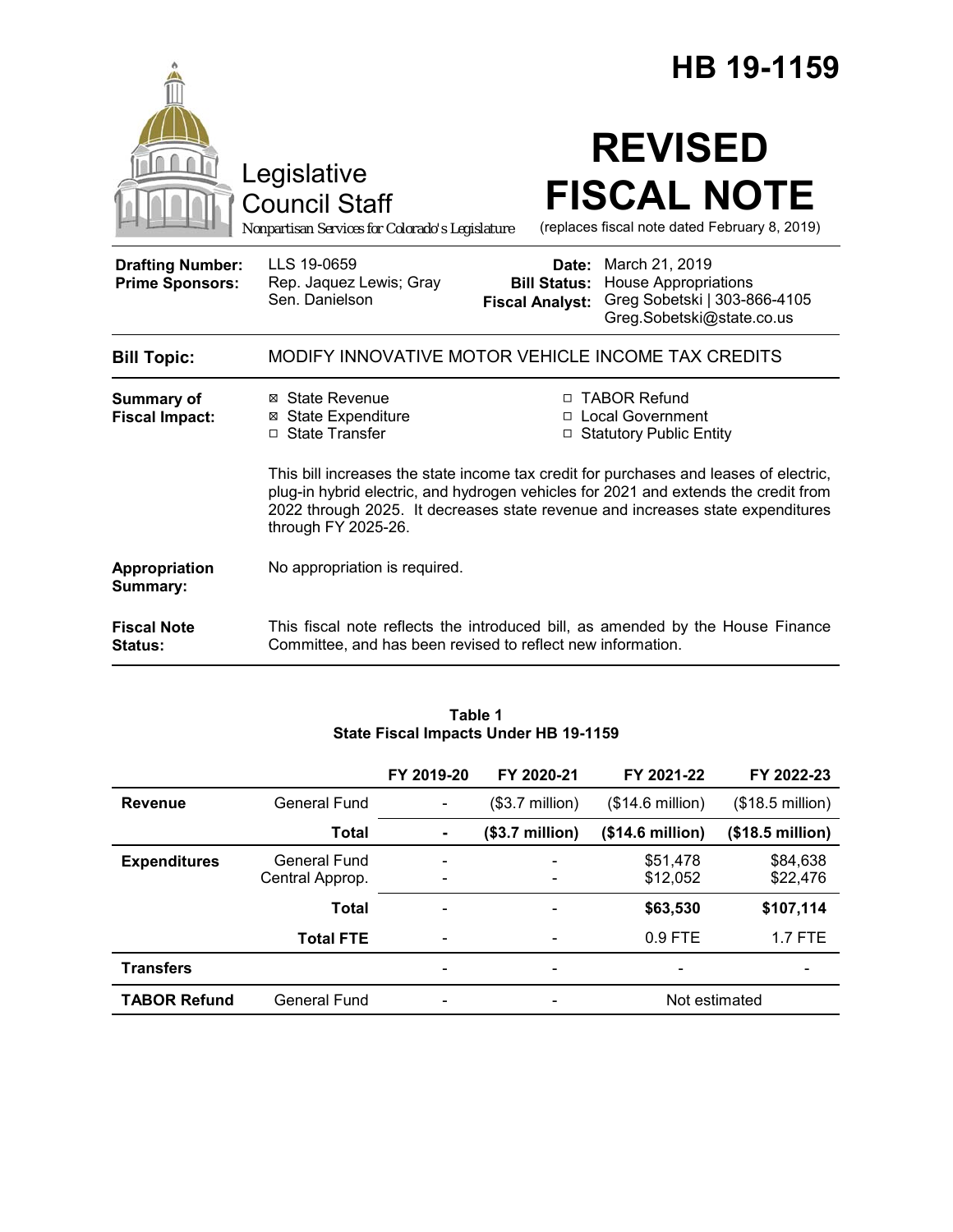# **Summary of Legislation**

The state allows a refundable, transferable income tax credit for purchasers and lessees of innovative passenger vehicles and trucks, including for example vehicles powered by electricity, natural gas, and hydrogen. Under current law, the amount of credit available for each purchaser or lessee is scheduled to be reduced in 2020, further reduced in 2021, and unavailable beginning in 2022. This bill modifies the income tax credit for electric and plug-in hybrid electric passenger vehicles and trucks, and the credit for hydrogen passenger vehicles, by increasing the amount of the tax credit available in 2021 and extending the credit for tax years 2022 through 2025.

Table 2 presents the value of the tax credit by tax year for purchases of each electric, plug-in hybrid electric, and hydrogen vehicle under current law and HB 19-1159. Table 3 presents the same information for leased vehicles.

#### **Table 2 Tax Credits for Purchases of Electric, Plug-In Hybrid Electric, and Hydrogen Vehicles under Current Law and HB 19-1159**

| <b>Tax Year</b>                                                                     | 2021                 | 2022     | 2023     | 2024     | 2025     |
|-------------------------------------------------------------------------------------|----------------------|----------|----------|----------|----------|
| <b>Electric and Hydrogen Passenger Vehicles</b><br><b>Current Law</b><br>HB 19-1159 | \$2,500<br>\$4,000   | \$4,000  | \$2,500  | \$2,500  | \$2,500  |
| <b>Light Duty Electric Trucks</b><br><b>Current Law</b><br>HB 19-1159               | \$3,500<br>\$5,500   | \$5,500  | \$3,500  | \$3,500  | \$3,500  |
| <b>Medium Duty Electric Trucks</b><br><b>Current Law</b><br>HB 19-1159              | \$5,000<br>\$8,000   | \$8,000  | \$5,000  | \$5,000  | \$5,000  |
| <b>Heavy Duty Electric Trucks</b><br><b>Current Law</b><br>HB 19-1159               | \$10,000<br>\$16,000 | \$16,000 | \$10,000 | \$10,000 | \$10,000 |

**Table 3 Tax Credits for Leases of Electric, Plug-In Hybrid Electric, and Hydrogen Vehicles under Current Law and HB 19-1159**

| <b>Tax Year</b>                                                                     | 2021               | 2022                                | 2023    | 2024    | 2025    |
|-------------------------------------------------------------------------------------|--------------------|-------------------------------------|---------|---------|---------|
| <b>Electric and Hydrogen Passenger Vehicles</b><br><b>Current Law</b><br>HB 19-1159 | \$1,500<br>\$2,000 | \$2,000                             | \$1,500 | \$1,500 | \$1,500 |
| <b>Light Duty Electric Trucks</b><br><b>Current Law</b><br>HB 19-1159               | \$1,750<br>\$2,750 | \$2,750                             | \$1,750 | \$1,750 | \$1,750 |
| <b>Medium Duty Electric Trucks</b><br>Current Law<br>HB 19-1159                     | \$2,500<br>\$4,000 | \$4,000                             | \$2,500 | \$2,500 | \$2,500 |
| <b>Heavy Duty Electric Trucks</b><br><b>Current Law</b><br>HB 19-1159               | \$5,000<br>\$8,000 | $\overline{\phantom{0}}$<br>\$8,000 | \$5,000 | \$5,000 | \$5,000 |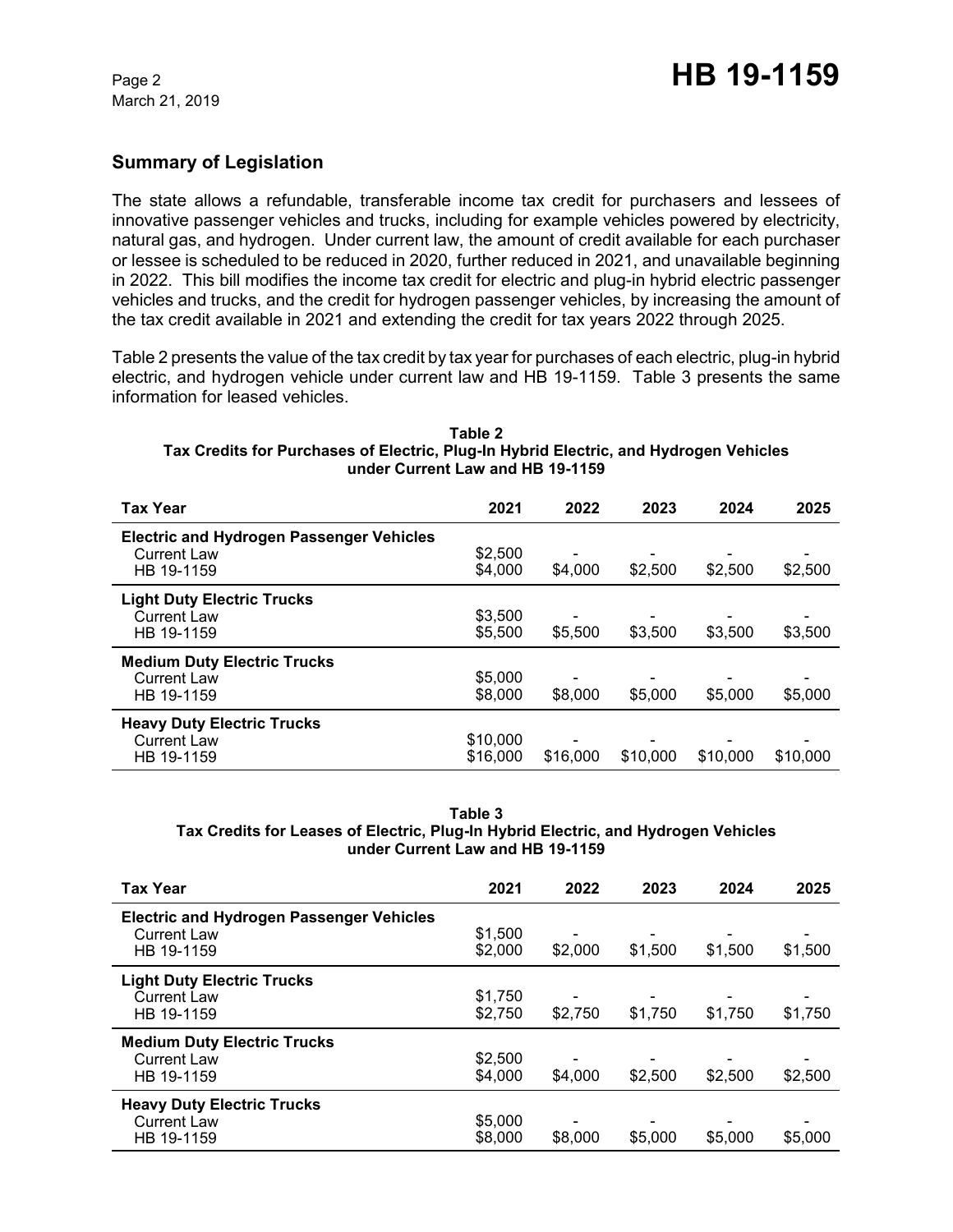March 21, 2019

**Leases of vehicles by transportation network companies.** For tax years 2019 through 2025, the bill allows transportation network companies, also known as rideshare companies or ride-hailing services, to qualify for the vehicle purchase credits in Table 2, as opposed to the vehicle lease credits in Table 3, for long-term leases of passenger vehicles entered into in order to offer short-term rentals to their drivers.

## **State Revenue**

The bill is expected to decrease General Fund revenue for FY 2020-21 through FY 2025-26 by the amounts shown in Table 4. The estimate for FY 2020-21 reflects a half-year impact for the increased credit made available in tax year 2021. The estimate for FY 2021-22 reflects a half-year impact for the increased credit in tax year 2021 and a half-year impact for the extended tax credit in tax year 2022. The estimate for FY 2025-26 reflects a half-year impact for the extended tax credit in tax year 2025. Estimates for the other years reflect full-year impacts of the extended credit. The bill reduces income tax revenue, which is subject to TABOR.

#### **Table 4 Revenue Impacts of the Tax Credit for Purchased and Leased Electric, Plug-in Hybrid Electric, and Hydrogen Vehicles under Current Law and HB 19-1159**

|                                  | FY 2020-21                                     | FY 2021-22                           | FY 2022-23 | FY 2023-24                                                                    | FY 2024-25                                                                          | FY 2025-26            |
|----------------------------------|------------------------------------------------|--------------------------------------|------------|-------------------------------------------------------------------------------|-------------------------------------------------------------------------------------|-----------------------|
| <b>Current Law</b><br>HB 19-1159 | $($14.9$ million)<br>$(S18.6 \text{ million})$ | (\$6.1 million)<br>$(S20.7$ million) |            | $($18.5 \text{ million})$ $($15.9 \text{ million})$ $($17.5 \text{ million})$ |                                                                                     | -<br>$($9.2$ million) |
| Revenue<br>Impact                |                                                |                                      |            |                                                                               | (\$3.7 million) (\$14.6 million) (\$18.5 million) (\$15.9 million) (\$17.5 million) | $(S9.2$ million)      |

**Assumptions.** Under current law, electric, plug-in hybrid electric, and hydrogen vehicles are estimated to account for 86 percent of the 3,064 credits allowed for tax year 2016 based on national vehicle sale statistics reported by the U.S. Department of Energy. Based on historical trends reported by the Department of Revenue, the number of qualifying purchases and leases is assumed to grow 10.5 percent annually through 2025. Within the number of qualifying purchases and leases, the shares of passenger vehicles and trucks of each weight class are assumed to remain constant. Current law credits are expected to average \$2,840 in tax year 2021. Credits claimed under the bill are expected to average \$4,544 in tax years 2021 and 2022, and \$2,840 in tax years 2023 through 2025.

To the extent that electric, plug-in hybrid electric, and hydrogen vehicle sales grow more or less quickly than in prior years, the decrease in General Fund revenue will be greater than or less than estimated.

## **State Expenditures**

The bill increases General Fund expenditures for the Department of Revenue by \$63,530 and 0.9 FTE in FY 2021-22 and \$107,114 and 1.7 FTE in FY 2022-23 and subsequent years. Expenditures are expected to continue through FY 2025-26. These costs are summarized in Table 5 and explained below.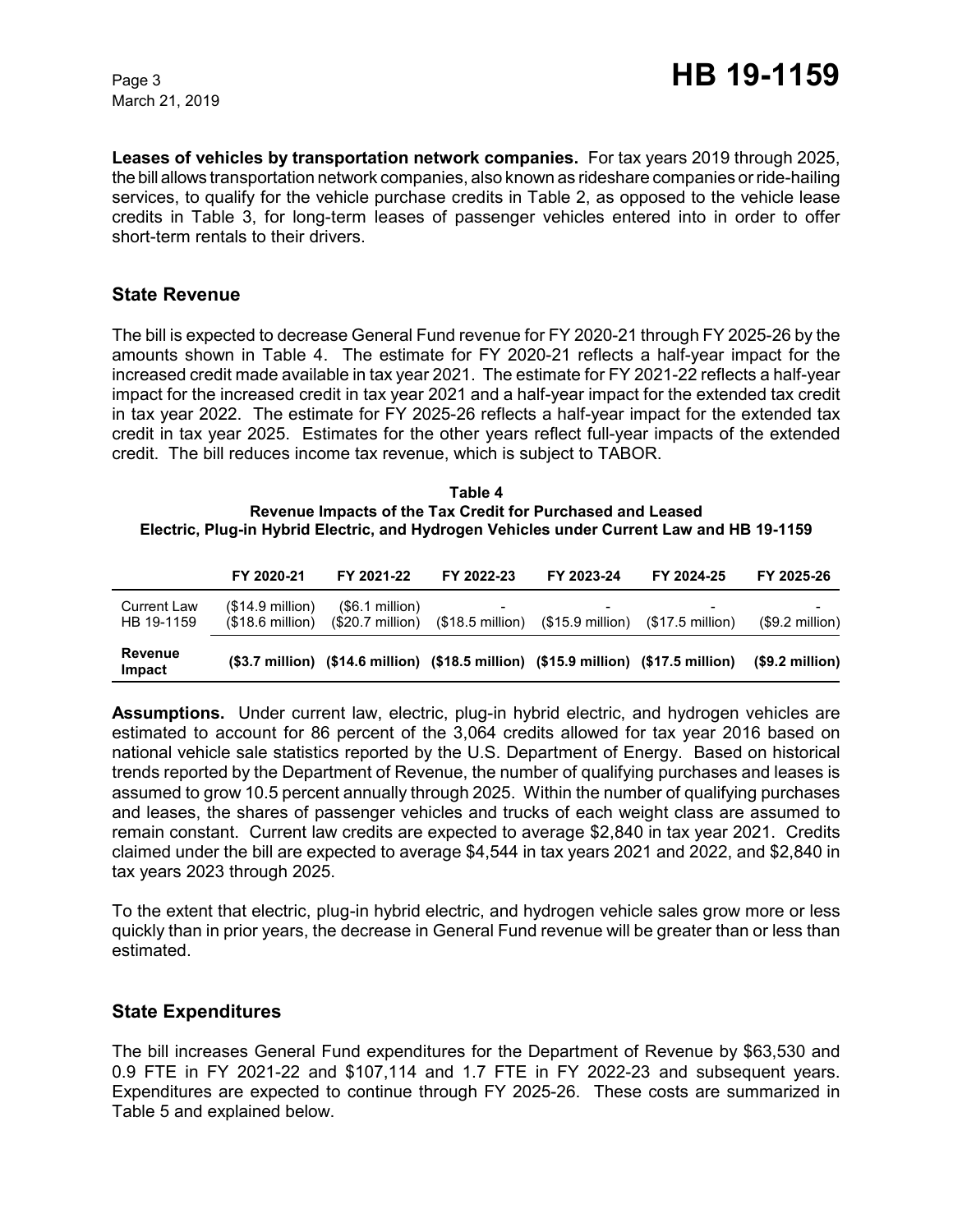**Table 5 Expenditures Under HB 19-1159**

|                               |                   | FY 2021-22 | FY 2022-23 |
|-------------------------------|-------------------|------------|------------|
| <b>Department of Revenue</b>  |                   |            |            |
| <b>Personal Services</b>      |                   | \$45,623   | \$83,023   |
| <b>Operating Expenses</b>     |                   | \$855      | \$1,615    |
| <b>Computer Programming</b>   |                   | \$5,000    | -          |
| Centrally Appropriated Costs* |                   | \$12,052   | \$22,476   |
|                               | <b>Total Cost</b> | \$63,530   | \$107,114  |
|                               | <b>Total FTE</b>  | $0.9$ FTE  | 1.7 FTE    |

 *\* Centrally appropriated costs are not included in the bill's appropriation.*

**Tax administration.** The bill requires that 0.9 FTE in FY 2021-22 and 1.7 FTE in FY 2022-23 and subsequent fiscal years be retained in the Department of Revenue's Taxpayer Service Division. Under current law, retention of these staff would not be required as workload would decrease in these years upon expiration of the innovative motor vehicle credit. Staff are required to verify and process tax returns that claim the credit and interact with taxpayers who file incorrectly or raise questions with the department. Expenditures for FY 2021-22 reflect a half-year impact for the extension of the credit into tax year 2022.

**Computer programming.** This bill requires General Fund expenditures to program and update database fields in the department's GenTax software system for changes to the tax credit for vehicles leased by transportation network companies. Programming costs are estimated at \$5,000, representing 20 hours of contract programming at a rate of \$250 per hour. Expenditures in the Office of Research and Analysis are required for changes in the related GenTax reports so that the department can access and document tax statistics related to the new tax policy. These costs are estimated at \$1,843 and are included in the personal services line of Table 5 for FY 2021-22 only.

**Centrally appropriated costs.** Pursuant to a Joint Budget Committee policy, certain costs associated with this bill are addressed through the annual budget process and centrally appropriated in the Long Bill or supplemental appropriations bills, rather than in this bill. These costs, which include employee insurance and supplemental employee retirement payments, are estimated to be \$12,052 in FY 2021-22 and \$22,476 in FY 2022-23.

**TABOR refunds.** The bill is expected to decrease state revenue subject to TABOR for years beyond the current forecast period as shown in Table 4, potentially decreasing the General Fund obligation for TABOR refunds in these years.

# **Effective Date**

The bill takes effect August 2, 2019, if the General Assembly adjourns on May 3, 2019, as scheduled, and no referendum petition is filed.